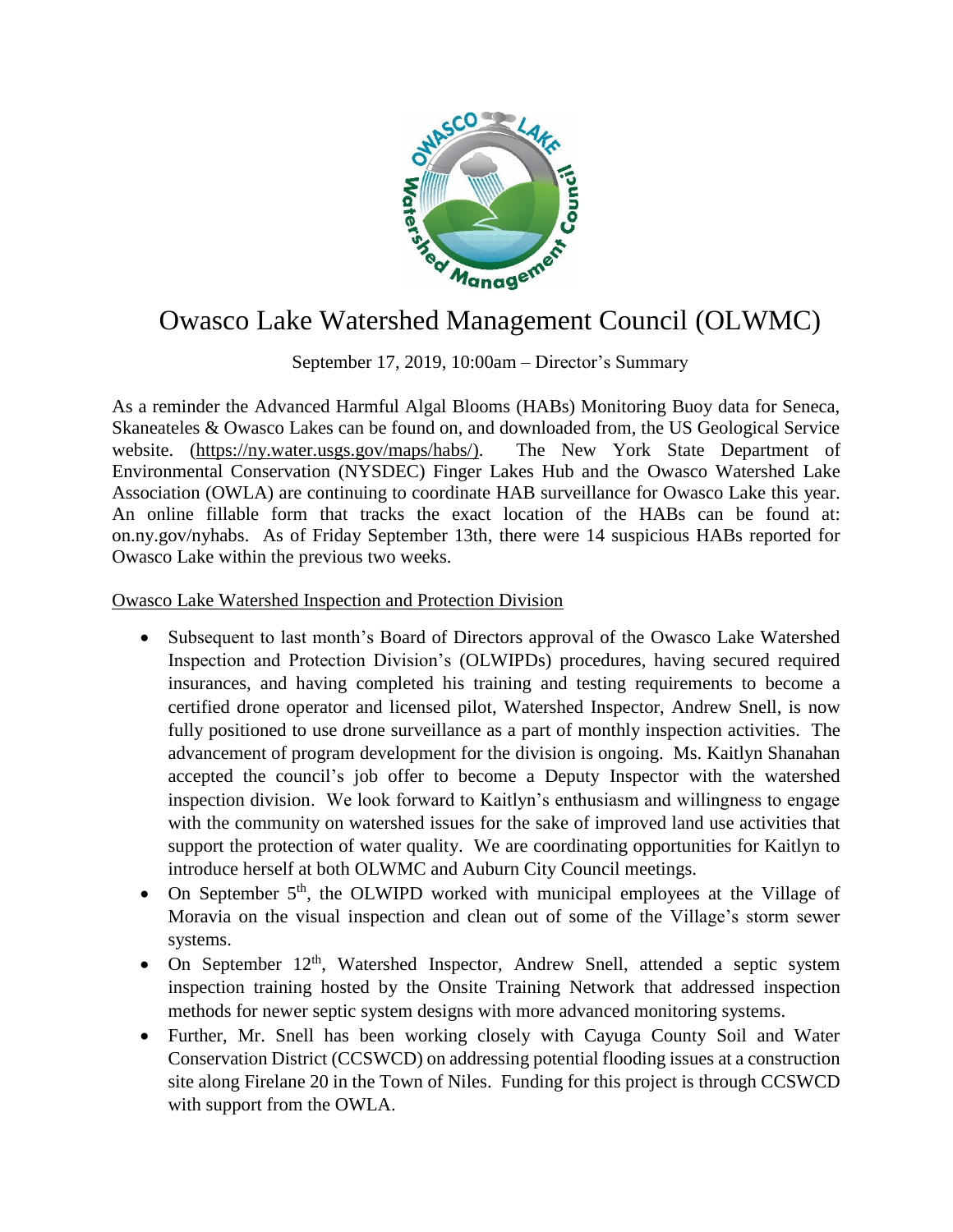On September 9<sup>th</sup>, the Cayuga County Department of Health (CCDOH) reached out to project partners to provide an update on the Watershed Rules and Regulations project. Over the course of the summer, Cayuga County staff have summarized and collated the public responses received regarding the draft Owasco Lake Watershed Rules and Regulations discussed at the public meetings held in May, 2019. The working group is preparing a summary document intended to organize and present the public feedback and provide detailed responses. It will be paired with a revised draft of the proposed Watershed Rules and Regulations that incorporates changes for consideration by the Steering Committee and the External Workgroup partners. Cayuga County staff will be reaching out to representatives of Tompkins and Onondaga Counties to ensure their feedback is considered in both the summary document and revised draft. The estimated completion of this process is by the end of October, at which point a follow-up meeting with the Steering Committee and External Workgroup partners will be scheduled to review the comments and responses, and present the revised draft. Following the Steering Committee and External Workgroup partner meetings, Cayuga County staff will share comments and responses publicly on the project website, and will provide the summary document and revised final draft to the Town of Owasco and City of Auburn elected representatives for their consideration.

OLWMC partners from Cornell's Pro-Dairy program are successfully administering guidance and financial support to an Owasco Watershed farmer eligible for funding through their Dairy Acceleration Program. The farmer is working with a private farm planner to update the farm's certified nutrient management plan (CNMP). Once the farmer's application is received and reviewed, the funds will be awarded.

Technologies for Phosphorus (P) removal for both septic and 'edge of farm field' locations using nanoparticle adsorption media are continuing to be evaluated for their use for nutrient reduction within the Owasco Lake Watershed. Capturing P within the Owasco Lake Watershed may not only support the reduction of this algal growth limiting nutrient for the benefit of the lake, but may also create an economic incentive for the capture and resale of a nutrient that's monetary value is likely to grow as its supply diminishes. Although nanoparticle adsorptive media technologies for P removal are becoming more common and are considered acceptable, the potential rollout of an associated pilot project within the Owasco Lake Watershed may be accompanied by the State Environmental Quality Review (SEQR) process that would offer a platform for public engagement on the project. ESSRE, a consulting firm that has approached me with a proposed P-adsorptive media product, will present at our upcoming October OLWMC meeting on the details of the company's product and a course of action for the potential product implementation within the Owasco Lake Watershed.

We have completed our required registration submissions to the NYS Grants Gateway portal following financial audit results and tax documents approval by the council Board of Directors at our August meeting. When this administrative process is complete, we will be positioned to compose proposals for state grant funding opportunities for nonprofit organizations.

The OLWMC submitted a registration with the NYS Office of General Services (OGS) for state contract pricing on future equipment purchases and awaits the results of its eligibility to make such purchases at a reduced cost.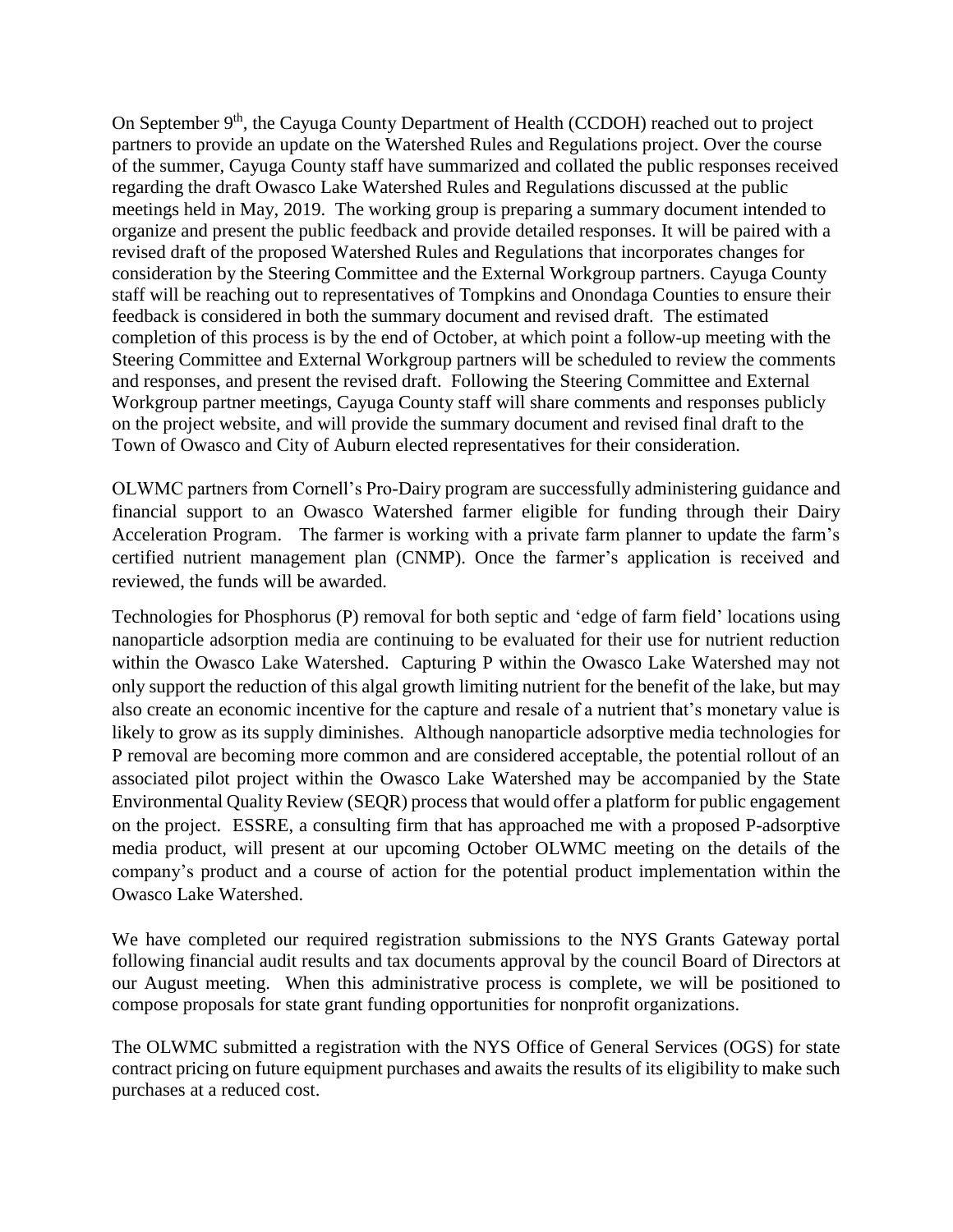A proposal to the Emerson Foundation was submitted with a request for financial support to meet the costs of equipment procurement for the OLWIPD. This potential partnership with the foundation would support opportunities to build capacity for the Inspection Division.

On September 5th:

- A severe HABs outbreak occurred on Owasco Lake.
- The Cayuga County Highway Department improved ditches at the bottom of Oakhill Road in the Village of Moravia, providing assistance with flooding controls for the flood-prone area within the Village.
- Council Chair, Ed Wagner, and I met with Senator James Seward to share the Council's ongoing initiatives and to gauge the Senator's support. The Senator has previously supported funding initiatives for work along Dutch Hollow in the Town of Niles. He continues to offer his assistance in watershed protection and conservation efforts, through letters of support for future project funding as well as potential statutory assistance (i.e., when our efforts may require changes in law).

On September 6<sup>th</sup>, OWLA hosted a meeting among watershed partners to address integrating plans and action items for the Owasco Lake Watershed. The meeting group received updates on the 9 Element (9E) Watershed Plan and was informed the final elements of that plan are contingent on watershed and lake models that are near completion. The 9E Plan is considered a quantitative framework with the 'effectiveness' of watershed project outcomes guided by predictions for associated reductions in nutrient loading. Further, as a state-supported framework, the completion of 9E Plan won't only offer project guidance, but will also support directing state funding for our future watershed projects. It was decided at this meeting, while OWLA will continue to play an important role in fundraising, the council was identified as the lead organization to coordinate the work of all partnering groups to guide strategic project funding and associated project implementation efforts related to the outcomes of the 9E plan. The deadline for completion of the 9E plan is August, 2020. In the meantime, the OLWMC will continue to position itself for independent grant funding and will continue support nutrient loading reduction strategies throughout the watershed.

On September 9th, representatives from OWLA, City of Auburn, Cayuga County Parks, Cayuga County Planning, and the OLWMC gathered at the sluiceway intake near the Outlet on the north end of the lake to brainstorm solutions to restrictions in flow due to sand settling within the sluiceway pipe. Bruce Natalie and Andrew Snell plan to work together to obtain quotes for the cost of cleaning out the structure, and the group is considering a front-end (i.e., near shoreline) settling basin to reduce future sand accumulation within the pipe and to make for easer long term maintenance of the structure.

The council continues to look forward to buy-in from the remaining towns within the watershed that have yet to join to help direct project initiatives. They include the Towns of Sempronius, Groton, Venice, Genoa, and Sennett, and I encourage the board of directors to reach out to representatives from these towns to elicit their buy-in.